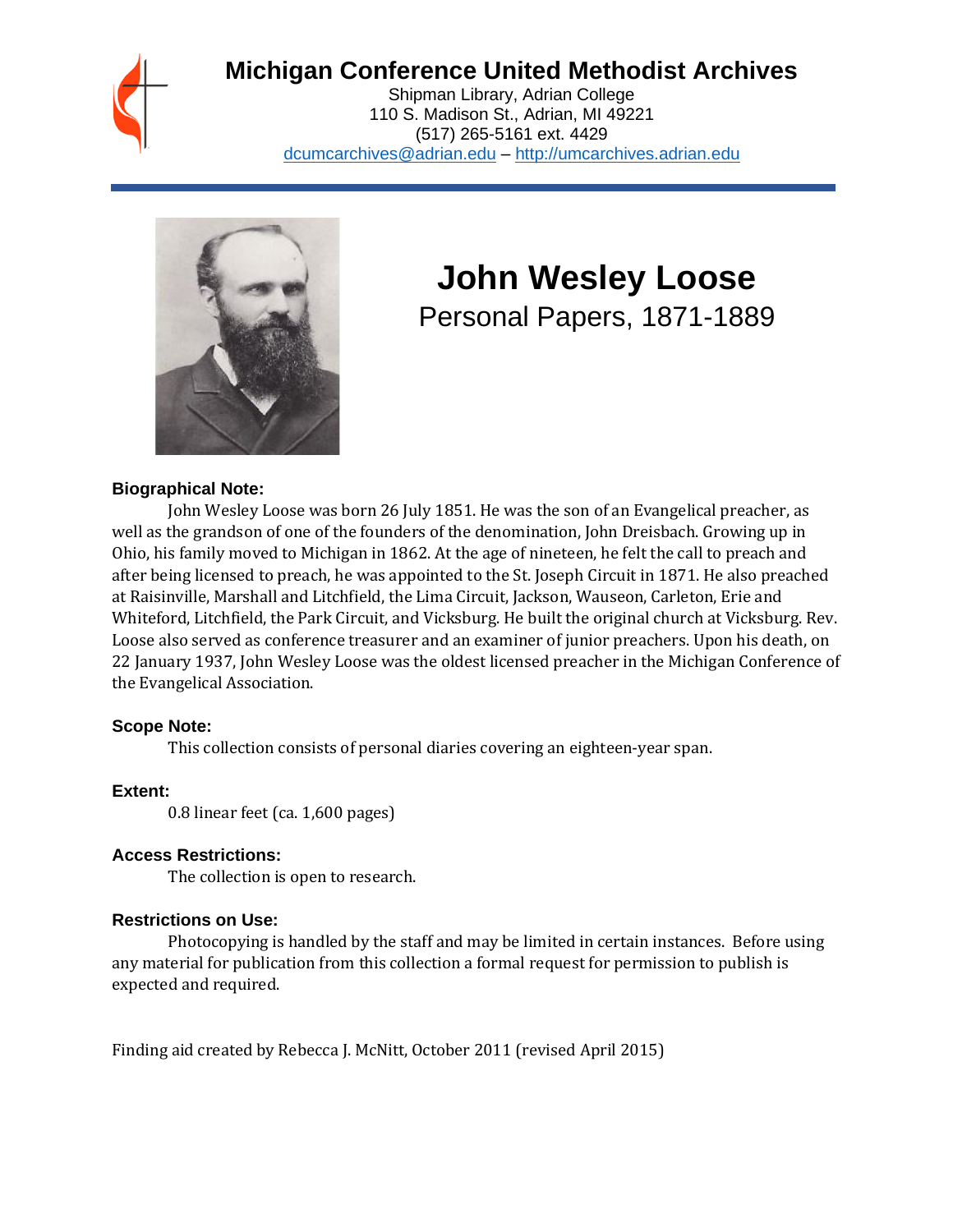# **Appointments List**

- 1871-1872: St. Joseph Circuit EV
- 1872-1873: Raisinville
- 1873-1874: Colon EV
- 1874-1875: Marshall & Litchfield EV
- 1875-1876: Lima (IN) Circuit EV
- 1876-1879: Jackson EV
- 1878-1880: Wauseon (OH) EV
- 1881-1882: Erie EV
- 1882-1883: Carleton EV
- 1883-1885: Erie EV
- 1885-1887: Litchfield EV
- 1887-1888: Park EV
- 1889-1890: Vicksburg EV
- 1882-1884: Erie & Whiteford
- 1884-1887: Litchfield
- 1887-1889: Park Circuit
- 1889-1890: Vicksburg
- 1890-1893: Unassigned Itinerant Elder
- 1893-1937: Retired